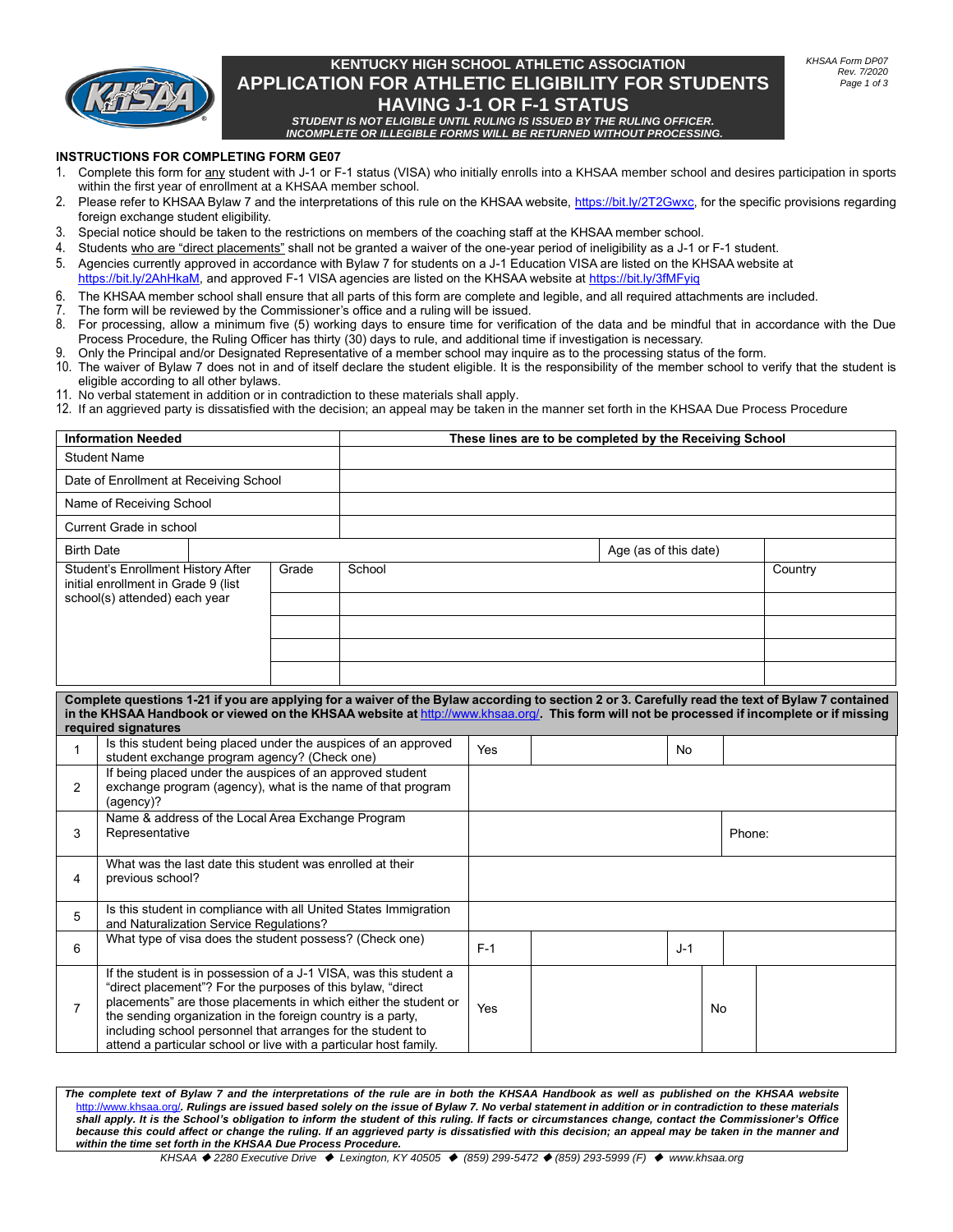

# **KENTUCKY HIGH SCHOOL ATHLETIC ASSOCIATION APPLICATION FOR ATHLETIC ELIGIBILITY FOR STUDENTS HAVING J-1 OR F-1 STATUS**

*KHSAA Form DP07 Rev. 7/2020 Page 2 of 3*

*STUDENT IS NOT ELIGIBLE UNTIL RULING IS ISSUED BY THE RULING OFFICER. INCOMPLETE OR ILLEGIBLE FORMS WILL BE RETURNED WITHOUT PROCESSING.*

| 8  | If the student is in possession of an F-1 VISA, was this student<br>a "direct placement"? For the purposes of the F-1 visa, a "direct<br>placement" is one who is known to be trying out for/to play an<br>interscholastic varsity sport, or for whom participation in<br>athletics was a known motivating factor at the time of<br>application. | Yes |  | No     |  |
|----|--------------------------------------------------------------------------------------------------------------------------------------------------------------------------------------------------------------------------------------------------------------------------------------------------------------------------------------------------|-----|--|--------|--|
| 9  | If the student is in possession of an F-1 VISA, list the name of<br>the local school district SEVIS representative                                                                                                                                                                                                                               |     |  |        |  |
| 10 | If the student is in possession of an F-1 VISA, list all positions<br>within the school/system of the person listed in line 9                                                                                                                                                                                                                    |     |  |        |  |
| 11 | If the student is in possession of an F-1 VISA, is the individual in<br>line 9 a member of the coaching staff (any team), athletic staff<br>(any team) or a representative of the athletic interests of the<br>school?                                                                                                                           | Yes |  | No     |  |
| 12 | Is this the student's first and only year as an exchange student?                                                                                                                                                                                                                                                                                | Yes |  | No     |  |
| 13 | Has this student attended any other schools in the United States<br>(if so, please list each school and the dates attended)?                                                                                                                                                                                                                     |     |  |        |  |
| 14 | Has this student graduated from high school in their home<br>country?                                                                                                                                                                                                                                                                            | Yes |  | No     |  |
| 15 | Does the school or student have a complete transcript of<br>records that has been translated in English prior to the request?                                                                                                                                                                                                                    | Yes |  | No     |  |
| 16 | Name and address of host parents/family?                                                                                                                                                                                                                                                                                                         |     |  | Phone: |  |
| 17 | In what school district or defined school attendance area is the<br>address listed in Question 13?                                                                                                                                                                                                                                               |     |  |        |  |
| 18 | Who specifically paid any of the tuition or fees required to attend<br>this school?                                                                                                                                                                                                                                                              |     |  |        |  |
| 19 | Amount of tuition and fees charged to this student                                                                                                                                                                                                                                                                                               |     |  |        |  |
| 20 | Who specifically paid the travel fees for the student?                                                                                                                                                                                                                                                                                           |     |  |        |  |
| 21 | Does the student's host family include any member of any<br>coaching staff at this school?                                                                                                                                                                                                                                                       | Yes |  | No     |  |
|    |                                                                                                                                                                                                                                                                                                                                                  |     |  |        |  |

#### **STUDENT CERTIFICATION**

I attest that the information provided to the member school is accurate, and acknowledge that failure to provide complete and accurate information could lead to ineligibility of the student-athlete in question.

I understand that if the waiver of the one-year period of ineligibility is granted, this student shall not be eligible for more than one year of athletic participation under any circumstances.

I understand that if the waiver of the one-year period of ineligibility is granted, that changing schools during the first year will be reviewed under the guidelines of Bylaw 7 and a new ruling issued.

I understand that if the waiver of the one-year period of ineligibility is granted, that changing schools will be reviewed under the guidelines of Bylaw 6 and a new ruling issued.

Exchange Student Signature **Date of American Control** Date Date of Date Date of Date Date Date of Date of Date of Date of Date of Date of Date of Date of Date of Date of Date of Date of Date of Date of Date of Date of Date

#### **HOST FAMILY CERTIFICATION**

*The complete text of Bylaw 7 and the interpretations of the rule are in both the KHSAA Handbook as well as published on the KHSAA website*  I attest that the information provided to the member school is accurate, and acknowledge that failure to provide complete and accurate information could lead to ineligibility of the student-athlete in question. I understand that if the waiver of the one-year period of ineligibility is granted, this student shall not be eligible for more than one year of athletic participation under any circumstances. I understand that if the waiver of the one-year period of ineligibility is granted, that changing schools during the first year will be reviewed under the guidelines of Bylaw 7 and a new ruling issued. I understand that if the waiver of the one-year period of ineligibility is granted, that changing schools will be reviewed under the guidelines of Bylaw 6 and a new ruling issued. Host Family Signature **Print Name of Person Signing** Date | Signature | Standard | Standard | Standard | Standard | Standard | Daytime Phone

w.khsaa.org/. Rulings are issued based solely on the issue of Bylaw 7. No verbal statement in addition or in contradiction to these materials *shall apply. It is the School's obligation to inform the student of this ruling. If facts or circumstances change, contact the Commissioner's Office because this could affect or change the ruling. If an aggrieved party is dissatisfied with this decision; an appeal may be taken in the manner and within the time set forth in the KHSAA Due Process Procedure.*

*KHSAA* ◆ *2280 Executive Drive* ◆ *Lexington, KY 40505* ◆ *(859) 299-5472* ◆ *(859) 293-5999 (F)* ◆ *www.khsaa.org*